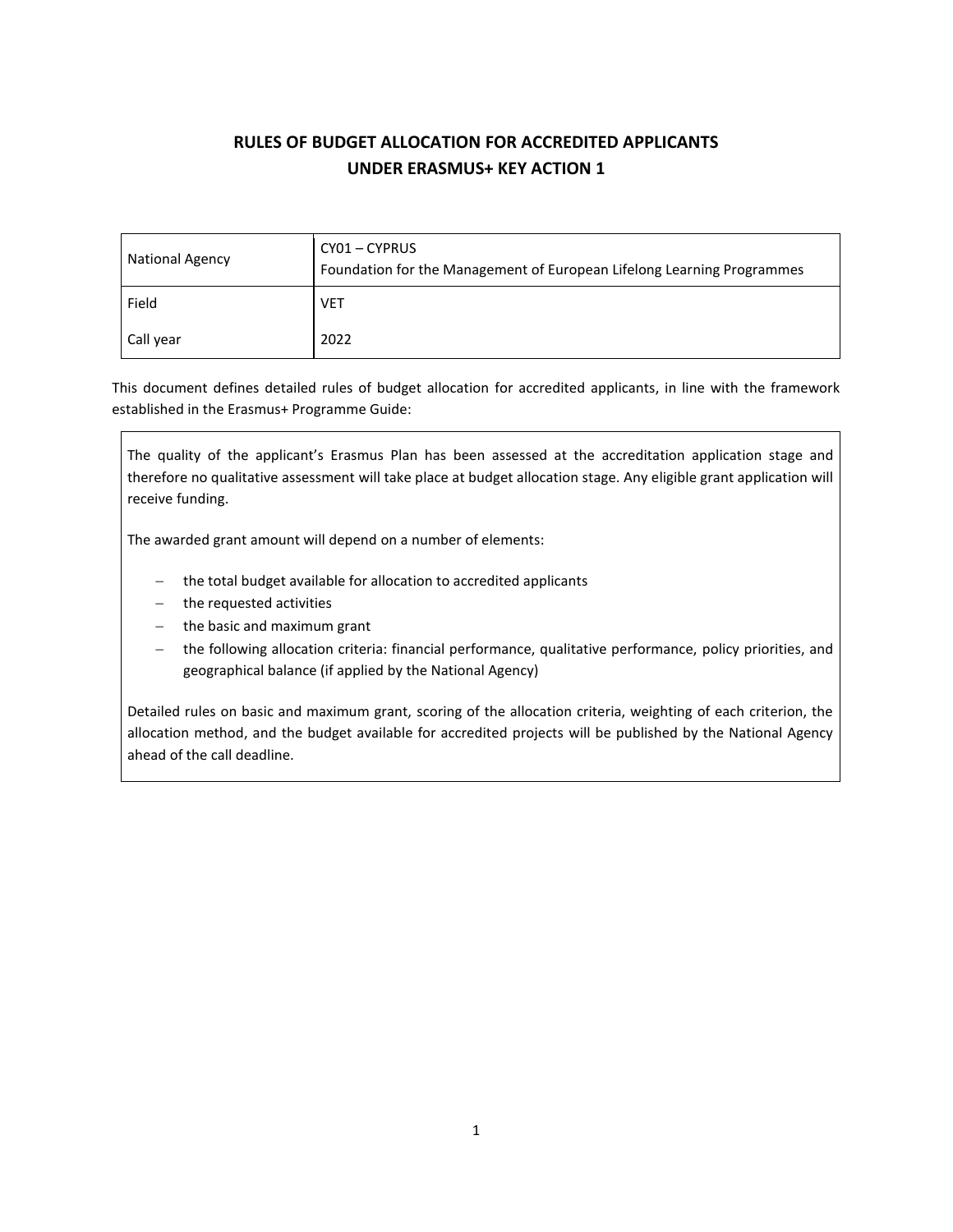# **1. AVAILABLE BUDGET**

| Total budget available for allocation to     |  | At least 1.581.264 EUR |
|----------------------------------------------|--|------------------------|
| $\vert$ accredited applicants <sup>1</sup> : |  |                        |

The available budget will be apportioned between the applicable allocation criteria in the following way<sup>2</sup>:

| Basic grants and financial performance                                 | At least 470,000 EUR |
|------------------------------------------------------------------------|----------------------|
| Qualitative performance and policy priorities   At least 1.021.264 EUR |                      |

In addition, the following amount will be reserved for budget categories based on reimbursement of real costs:

| Inclusion support for participants and<br>exceptional costs | 90.000 EUR |
|-------------------------------------------------------------|------------|
|-------------------------------------------------------------|------------|

In case of need, the National Agency may further increase the reserved amount. If part of the reserved funds is left unused, the National Agency may distribute them through a second allocation exercise.

# **2. ESTIMATING THE BUDGET REQUIRED TO IMPLEMENT THE REQUESTED ACTIVITIES**

The National Agency will calculate the budget required to implement activities requested by each applicant. The estimation of the required budget will be done on the basis of unit costs defined in the Programme Guide and historical data on grants for similar activities.

A standardised estimation cannot be performed for costs that are highly dependent on each specific case, namely inclusion support for participants and exceptional costs. Requests for these types of costs will be assessed based on the description, justification and estimated amount provided by the applicant as part of the application. In addition, beneficiaries can make further requests for these types of costs during the first 12 months of project implementation by submitting a written request to the National Agency. A limit on the total amount of additional funds that can be requested may apply, as defined in the relevant grant agreement.

In all cases, the awarded grant shall not be higher than the estimated budget required to implement all activities requested by the applicant.

 $1$  The final allocated budget may be lower than the specified amount if all applicants have been awarded the maximum amount according to the rules set out in this document. If additional funding becomes available, the National Agency may increase the available budget.

<sup>&</sup>lt;sup>2</sup> Exceptionally, the specified amounts may be lowered if the budget required for inclusion support and exceptional costs is higher than originally foreseen; if all applicants have already been allocated the maximum amounts according to the rules set out in this document; or if a minor correction is required due to rounding rules.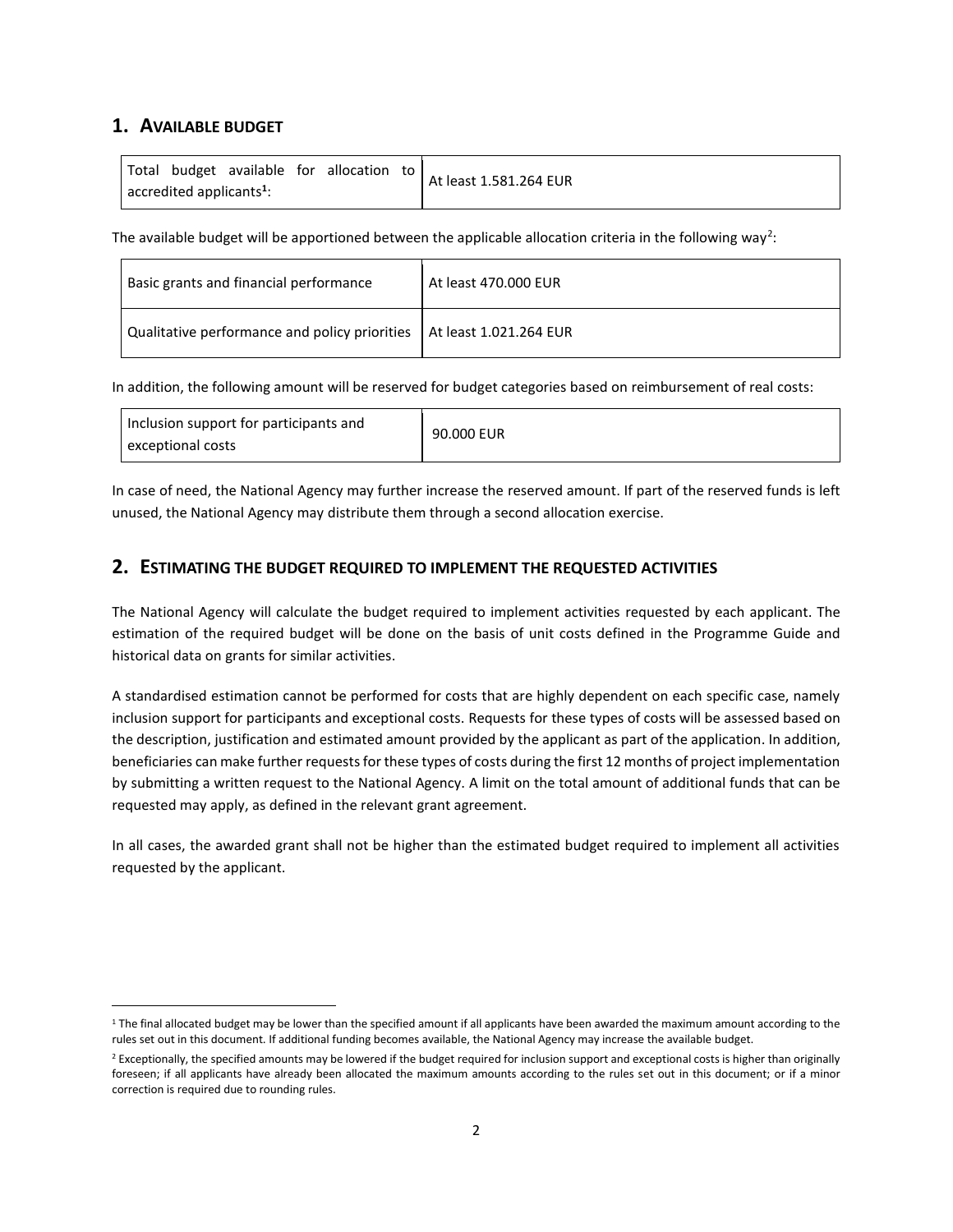#### **2.1. Maximum grant<sup>3</sup>**

The maximun grant amount for individual applicant organisations and consortia shall be: **250.000 EUR** 

As an exception, costs for inclusion support for participants and exceptional costs will not count towards the limits set by the rules on maximum grant.

#### **2.2. Competitive allocation**

If the total budget available for allocation to accredited applicants is not sufficient to provide each applicant with the budget required to implement their requested activities (taking into account the rules on maximum grant defined in section 2.1), then a competitive allocation will take place as described below in section 3. However, if the total available budget is sufficient to fully address requests of all applicants, then the budget allocation rules described in section 3 will not apply.

## **3. BUDGET ALLOCATION RULES**

Budget allocation will take place in multiple phases. In each phase, the available budget will be divided between eligible applicants based on the described criteria<sup>4</sup>.

Applicants that receive the full budget required to implement their requested activities (or that reach their maximum grant) will not participate in further allocation. Any surplus funds will be divided among other applicants based on the allocation rules as specified for each phase. All allocated amounts will be rounded to the nearest whole Euro.

#### **3.1. First phase: basic grants and financial performance**

A basic grant will be provided to each applicant at the beginning of the allocation process<sup>5</sup>. The purpose of the basic grant is to allow all accredited organisations to implement a minimum number of mobility activities and progress towards the objectives of their Erasmus Plan.

The basic grant amount for individual applicant organisations and consortia shall be: **20.000 EUR** 

For organisations that have already completed grant agreements under their accreditation, the amount of the basic grant will be linked to their past financial performance to ensure stable and reliable funding for good performers. In this context, financial performance refers to the applicants' ability to fully use the awarded funds, as demonstrated by their results in previous grant agreements.

Experienced applicants (those that have been accredited through the light accreditation procedure and have completed at least one grant agreement under the VET Mobility Charter) will receive a basic grant equal to their highest absorbed amount during the last three grant agreements completed under the VET Mobility Charter.

<sup>&</sup>lt;sup>3</sup> In addition to the general rules on maximum grants, the awarded grant for applicants under observation may be further limited by the National Agency in accordance with the specific decision on establishment of observation measures.

<sup>&</sup>lt;sup>4</sup> When calculating the applicants' performance, the National Agency may exclude from consideration past projects that have been negatively affected by the COVID-19 pandemic or other events outside of the beneficiary's control (*force majeure*).

<sup>5</sup> Exceptionally, if the basic grant is higher than the maximum grant, then the basic grant will be capped accordingly.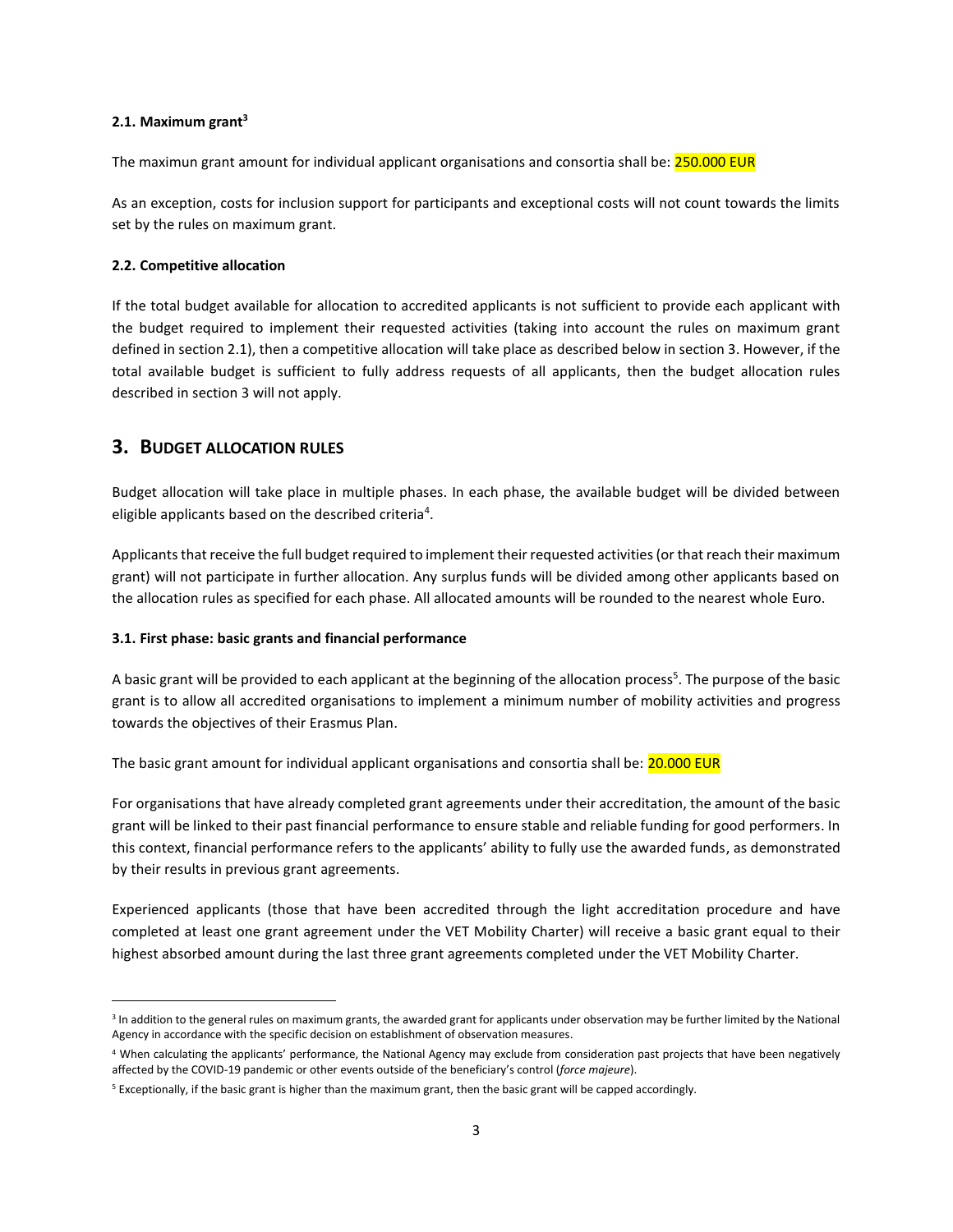The highest absorbed amount will be reduced by 20% if the applicant has not been able to use at least 80% of the awarded funds on average during the same period.

If the budget available for allocation in this phase is not sufficient to perform the allocation in the above way, then the experienced applicants will receive an amount reduced at the same rate, and not less than the basic grant for a newly accredited applicant.

### **3.2. Second phase: qualitative performance and policy priorities**

The purpose of the qualitative performance criterion is to ensure that accredited applicants deliver good quality activities and gradually progress towards the objectives of their Erasmus Plan. In addition, applicants may score higher if proposing to implement priority activities.

Budget assigned to this phase will be divided among the applicants in proportion to their score.

The score of each applicant is calculated in two steps:

- a) For newly accredited applicants, the base score will be equal to the evaluation score of the applicant's accreditation application. For applicants that have been re-accredited through the light accreditation procedure, the base score will be equal to the evaluation score of the last final report for projects implemented under the VET Mobility Charter (KA116). If no such report is available, the applicant's base score will be equal to the score of their VET Mobility Charter application.
- b) A bonus to the base score will be applied according to the following criteria:
	- a. Involvement of participants with fewer opportunities: 3 points per participant
	- b. Implementing long-term learning mobility of learners (ErasmusPro): 5 points per participant

The overall score for each applicant will be calculated in the following way:

Overall score= Base score + (number of participants with fewer opportunities \* 3 points) + (number of Erasmus PRO participants \* 5 points)

# **4. TOTAL AWARDED GRANT AND TARGETS FOR DELIVERY**

For each applicant, the total awarded grant will be the sum of amounts they have received in each allocation phase. If any requests for inclusion support for participants and exceptional costs have been approved by the National Agency, these amounts will be added to the total awarded grant.

Before issuing a grant agreement, the National Agency will calculate appropriate targets for delivery. If the applicant has been awarded the full budget required to implement their requested activities, then the activities requested in the application will become the targets for delivery. If the awarded grant is lower than the full budget required to implement the requested activities, then the targets will also be lowered proportionally to ensure that the applicant is able to deliver them.

The National Agency can make limited modifications to the proportional adjustment in order to allow for a better fit between the awarded budget and target activities, to ensure coherence with the approved Erasmus Plan, to provide